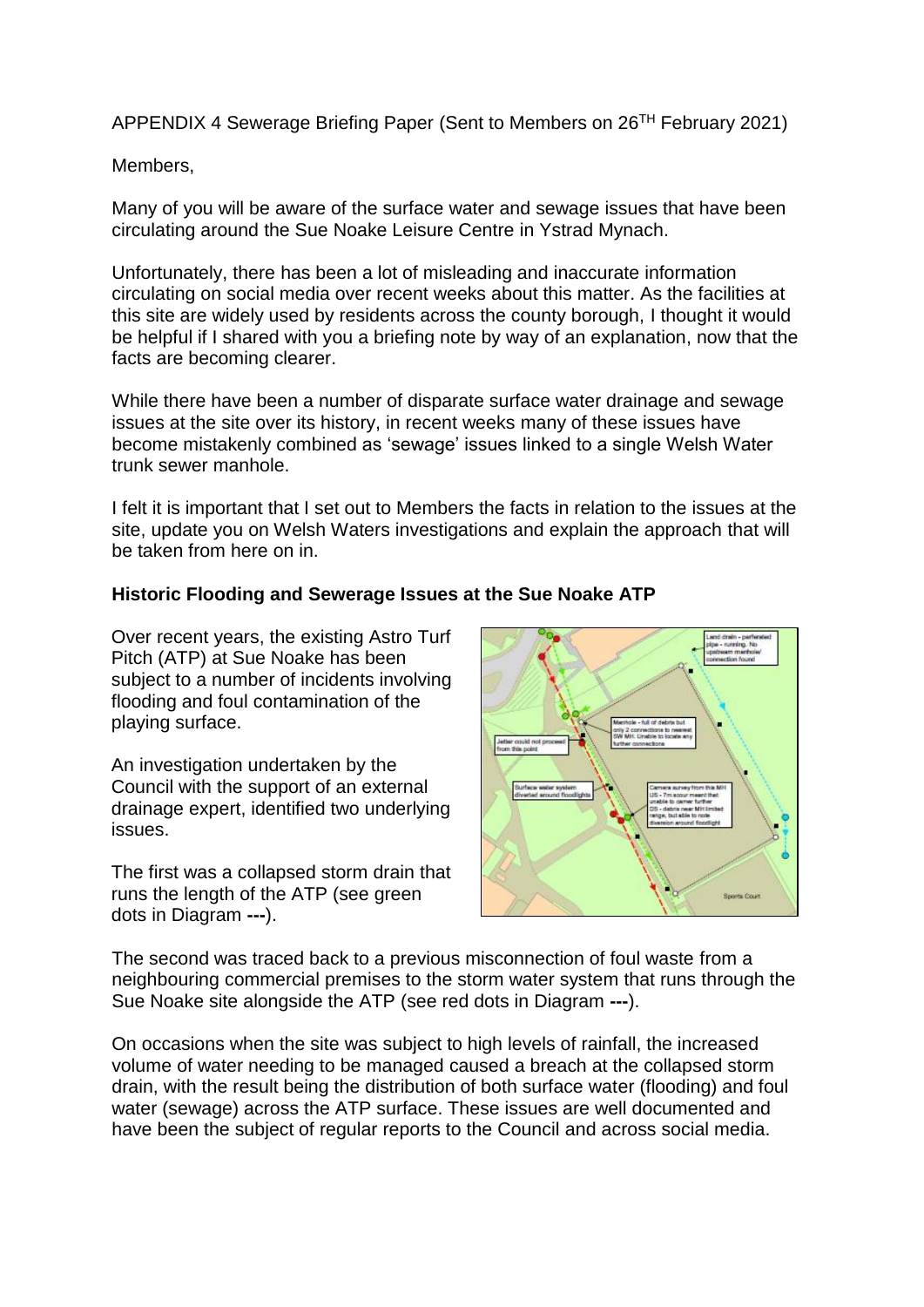This matter was addressed in July 2020 when an external drainage expert, under the instruction of the neighbouring premises, remedied the misconnection, ensuring foul waste was correctly connected to the foul waste system (red dots in Diagram **---**). This correction means that foul waster is now appropriately carried away and will not affect the future usage of the Astro Turf Pitch.

The Council has separately commissioned the repair of the collapsed storm line running the length of the ATP to ensure that the historic surface water flooding issues are remedied. This work will begin mid March 2021, will take approximately three to four weeks to complete and will address issues of prior surface water flooding at the ATP.

It should be noted that the flooding and sewerage issues on the ATP have at no point impacted on, or encroached, the grass pitches at the Sue Noake site.

# **Manhole surcharge at the site of the proposed new pitch SN2**

Two manholes (located alongside **X** in the diagram below) sit above a mainline or trunk sewer and are the responsibility of Welsh Water.

Welsh Water have confirmed that their own records indicate that there have only been two recorded incidents of the manholes shown at **X** surcharging over the previous ten years. The first of these was in 2014 and the second, the most recent incident, in January 2021. Discussions with Welsh Water this week confirm this to still be the case.

The two isolated incidents at these manholes have been subsequently verified in separate conversations with the Head Teacher at Lewis Girls School and staff at Sue Noake Leisure Centre.



Leisure Centre staff have also confirmed that they have received no other reports from members of the public, dog walkers or Centre users of sewage escaping from these specific manholes during the last ten years.

When a breach of this nature occurs, particularly on a trunk sewer, Welsh Water have a number of specific responsibilities. These can be summarised as site containment, decontamination, reinstating the manholes, investigation and remediation.

With regard to the breach at Sue Noake, the area of the surcharge has been cordoned off by Welsh Water (site containment) to enable the elements to begin naturally breaking down any waste material (decontamination). The manholes have also been reinstated.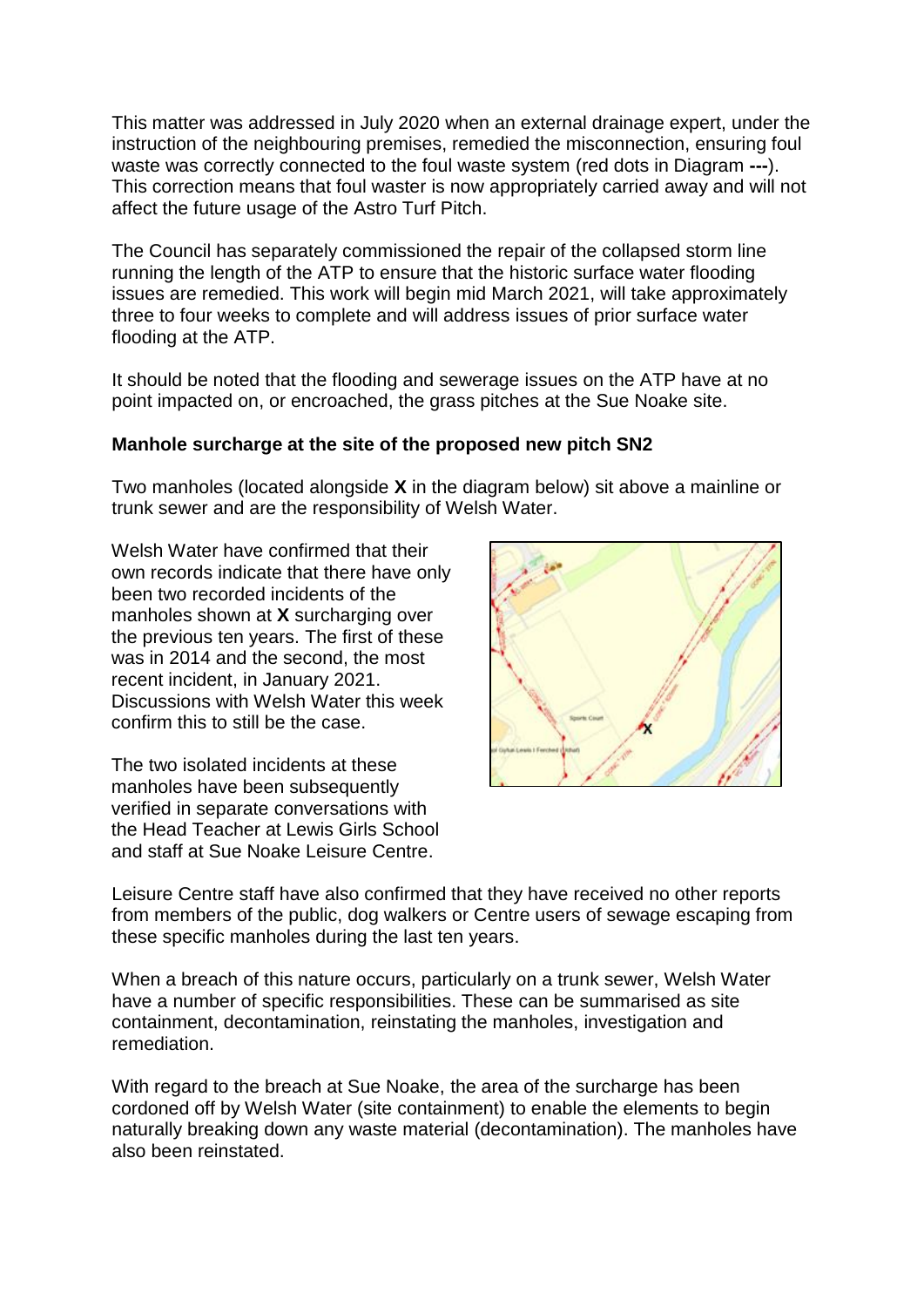Welsh Water have commissioned contractors to visit the site this week to remove the surface debris. The Council has received an apology from Welsh Water for the delay in clearing the debris.

Welsh Water have begun a detailed investigation of the breach and will return to site this week to continue to explore both upstream and downstream using specialist camera equipment. This will enable Welsh Water to identify the cause and prescribe the necessary remedial action to clear the system and protect against future breaches.

The Council has discussed the possibility of a site visit with Welsh Water but the company have asked that they be afforded the opportunity to conclude their investigations into the surcharge before such a meeting is arranged.

I am sure that Members will fully appreciate the need to support Welsh Water in the conclusions of their detailed investigations at the site before drawing any conclusions themselves.

I will brief members once again when this work has concluded and remedial action is being developed.

# **Surface Water Issues at the Sue Noake Leisure Centre**

There have been a number of images circulating on social media over recent weeks showing surface water flooding at the lower end of the Sue Noake site.

It must be acknowledged that these images have followed significant and sustained periods of inclement weather and have occurred at times when multiple other locations across the County Borough and the country have been subject to surface water flooding.

As part of the mitigations being developed in relation to the proposed expansion of Trinity Fields Special School, the Council intends to install herring bone drainage beneath the proposed Sue Noake 2 pitch.

This type of drainage, consistent with that in place at the Trinity 1 pitch, can be connected to the existing land drainage pipe running across the back of the ATP pitch and away from the site (see blue dots in Diagram **---**).



Drainage of this nature ensures that any surface water that may occur as a result of significant and sustained rainfall is carried away quickly and efficiently and the pitch above can become usable again very quickly thereafter.

## **Further Mitigation Proposal for Manholes at X**